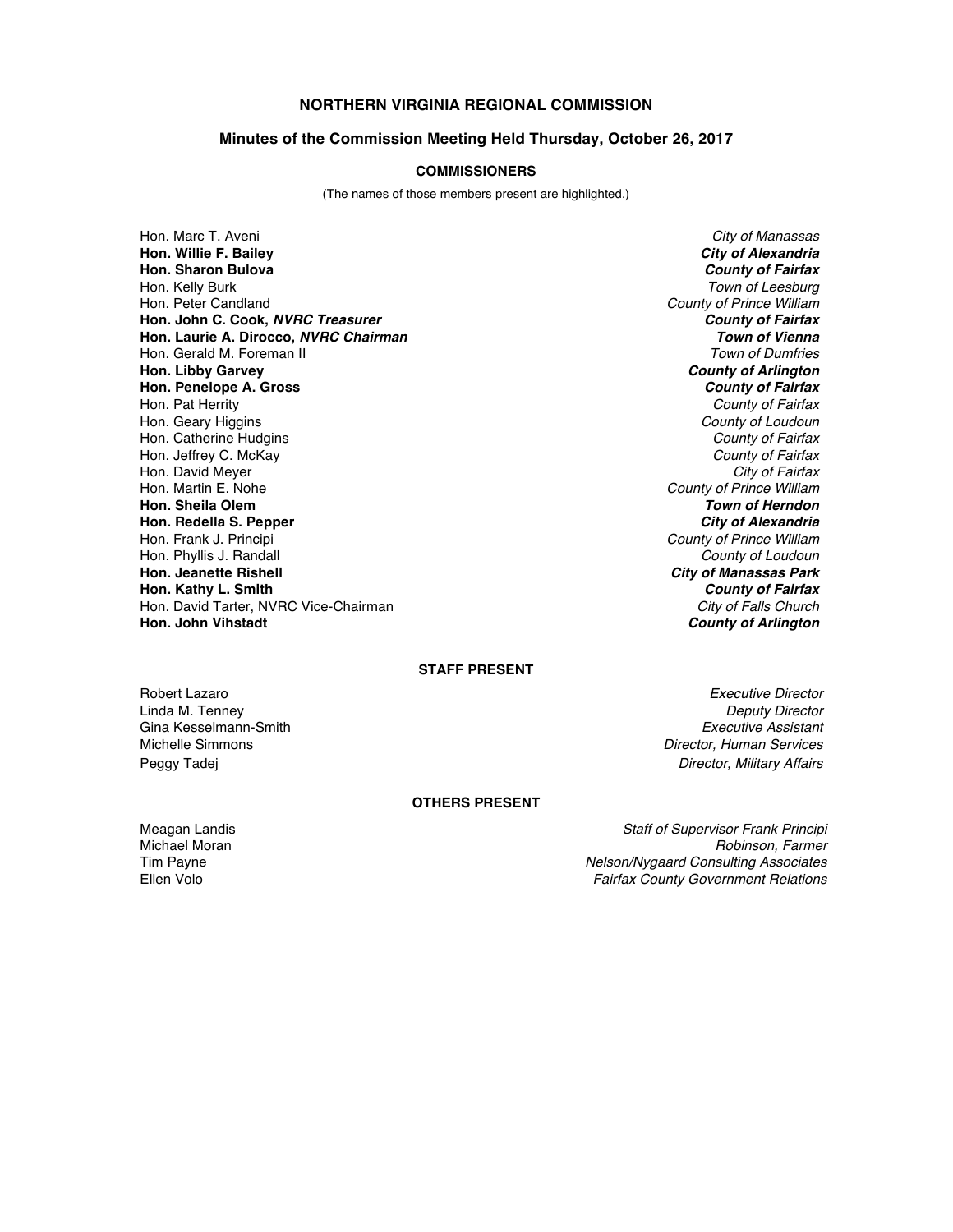Summary Minutes of the Commission October 26, 2017 Page 2

| <b>CALL TO ORDER</b>                          | Chairman DiRocco called the meeting to order at 7:37 p.m.                                                                                                                                                                                                                                                                                                                                                                                                                                                                                                                                                                                                                                                                                                                                          |
|-----------------------------------------------|----------------------------------------------------------------------------------------------------------------------------------------------------------------------------------------------------------------------------------------------------------------------------------------------------------------------------------------------------------------------------------------------------------------------------------------------------------------------------------------------------------------------------------------------------------------------------------------------------------------------------------------------------------------------------------------------------------------------------------------------------------------------------------------------------|
| PLEDGE OF<br><b>ALLEGIANCE</b>                | The Pledge of Allegiance was recited by all present.                                                                                                                                                                                                                                                                                                                                                                                                                                                                                                                                                                                                                                                                                                                                               |
| <b>ROLL CALL</b>                              | The roll was called and all members present or absent were noted for the record.                                                                                                                                                                                                                                                                                                                                                                                                                                                                                                                                                                                                                                                                                                                   |
| <b>DISCUSSION AND</b><br><b>PRESENTATIONS</b> | <b>Audit Report</b>                                                                                                                                                                                                                                                                                                                                                                                                                                                                                                                                                                                                                                                                                                                                                                                |
|                                               | The Commission received a report from Michael Moran, one of the Robinson, Farmer<br>auditors, on the results of their audit of Fiscal Year 17 financials (clean opinion).                                                                                                                                                                                                                                                                                                                                                                                                                                                                                                                                                                                                                          |
|                                               | <b>Ferry Update</b>                                                                                                                                                                                                                                                                                                                                                                                                                                                                                                                                                                                                                                                                                                                                                                                |
|                                               | The Commission received a presentation from Tim Payne of Nelson/Nygaard as to<br>the status of the Infrastructure Gap study. The study is due to be completed by the<br>end of December 2017 as per NVRC's agreement with the Maritime Administration.                                                                                                                                                                                                                                                                                                                                                                                                                                                                                                                                             |
|                                               | The presentation was emailed to all Commissioners.                                                                                                                                                                                                                                                                                                                                                                                                                                                                                                                                                                                                                                                                                                                                                 |
|                                               | Commissioner Gross asked if there are talks about car ferries. Mr. Payne said that at<br>the moment there is no such discussion.                                                                                                                                                                                                                                                                                                                                                                                                                                                                                                                                                                                                                                                                   |
|                                               | Mr. Vihstadt asked if it is possible to consider the west side of the Potomac river. Mr.<br>Payne pointed out that when the market assessment was done, it was focused more<br>on the near end stops. From the market standpoint, there is adequate market today<br>that if there were suitable ferry terminals built on the west side, commercial<br>operations would be able to be supported. But there are a lot of unresolved issues for<br>example with DCA (Ronald Reagan Washington National Airport), that need to be<br>resolved first on that side of the river. The market is there, but whether it is<br>physically/fiscally/desirably to develop, that remains to be seen. Commissioner<br>Garvey added that Arlington County would like to be looked at as a possible ferry<br>stop. |
|                                               | Mr. Lazaro pointed out that the City of Alexandria is not being looked at by this study,<br>to accommodate the City's request.                                                                                                                                                                                                                                                                                                                                                                                                                                                                                                                                                                                                                                                                     |
|                                               | Commissioner Garvey asked about the pricing for this ferry. Mr. Payne said that this<br>is still to be determined.                                                                                                                                                                                                                                                                                                                                                                                                                                                                                                                                                                                                                                                                                 |
|                                               | Commissioner Olem asked where the closest ferry service is on the East Coast,<br>which is in New York City.                                                                                                                                                                                                                                                                                                                                                                                                                                                                                                                                                                                                                                                                                        |
|                                               | Affordable Care Act Outreach to Ryan White HIV/AIDS Patients                                                                                                                                                                                                                                                                                                                                                                                                                                                                                                                                                                                                                                                                                                                                       |
|                                               | The Commission received a report from NVRC's Michelle Simmons with respect to<br>outreach efforts to ensure Ryan White clients receive information and enroll for the<br>Affordable Care Act. Nearly 1,000 of our clients receive health insurance through the<br>Affordable Care Act.                                                                                                                                                                                                                                                                                                                                                                                                                                                                                                             |
|                                               | The presentation was emailed to all Commissioners.                                                                                                                                                                                                                                                                                                                                                                                                                                                                                                                                                                                                                                                                                                                                                 |
| <b>ACTION ITEMS</b>                           | Commissioner Bulova moved approval of the Resolution No. P18-12 - Authorizing<br>the Commission to accept the findings of the audit as presented by Robinson, Farmer                                                                                                                                                                                                                                                                                                                                                                                                                                                                                                                                                                                                                               |

of Fiscal Year 2017 financials. The motion was seconded by Commissioner Garvey and a friendly amendment was added by Commissioner Cook, i.e. to implement the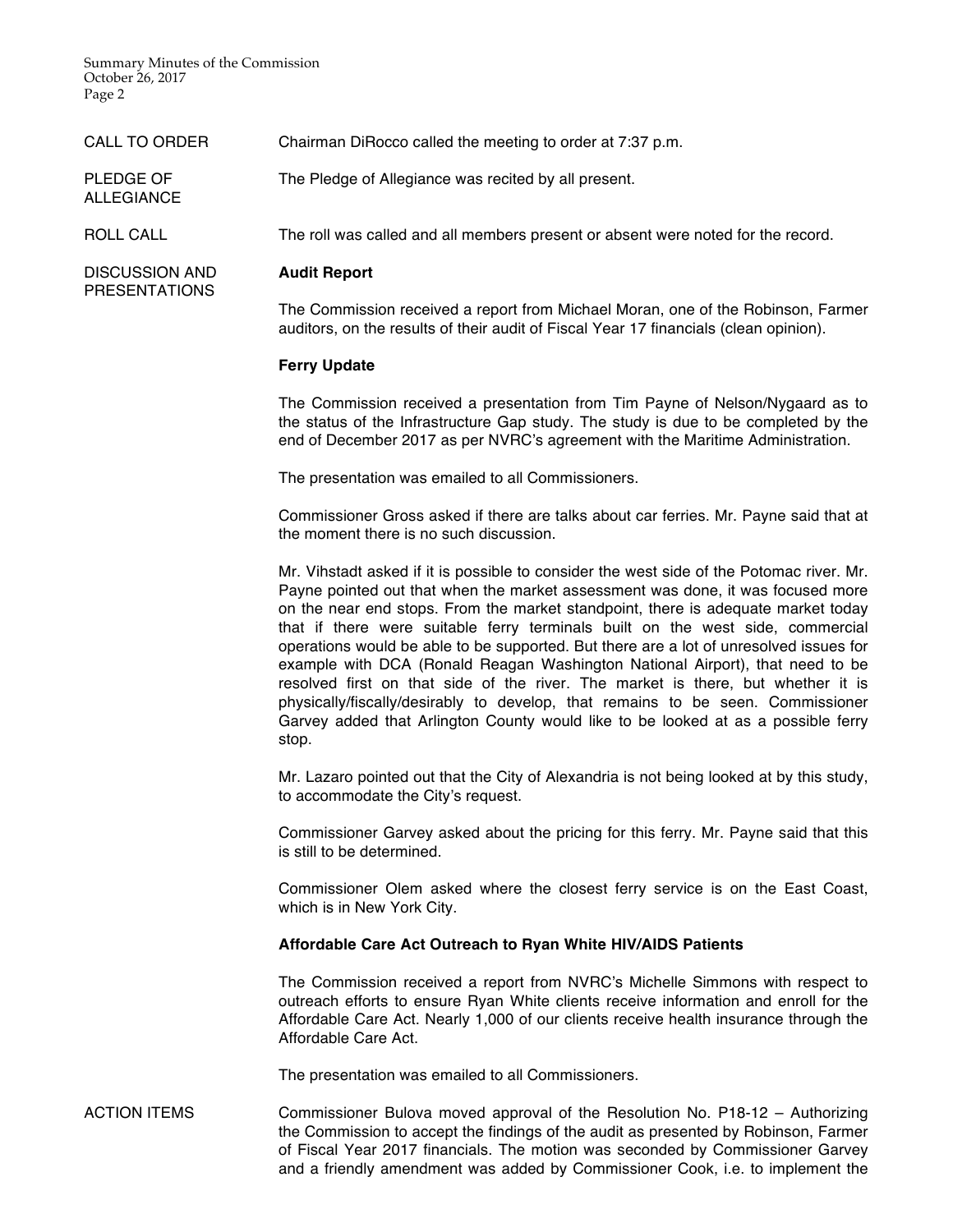Summary Minutes of the Commission October 26, 2017 Page 3

> auditors' recommendations in the management letter. After a short discussion the motion was carried unanimously.

> Commissioner Bulova moved approval of the Resolution No. P18-13 – Approving the Preliminary Budget for FY 19. The motion was seconded by Commissioner Olem and carried unanimously.

> Commissioner Bulova pointed out the Commission's priority of filling the demographer's position, once the budget allows it.

> Background: Staff is requesting approval of the Preliminary Budget for FY 19. There is no projected increase in the per capita dues assessment for the new fiscal year. Local government partners utilize the preliminary budget as their guidance to establish their budgets for the new fiscal year.

CONSENT AGENDA Commissioner Gross moved approval of the Consent Agenda, consisting of the items outlined below. The motion was seconded by Commissioner Pepper and carried unanimously.

- *Resolution No. P18-14:* Authorization to lease Photo Copier
- *Resolution No. P18-15:* Authorization to sign a Voice and Internet **Contract**

EXECUTIVE DIRECTOR'S REPORT Mr. Lazaro presented his report to the Commission, which included the financial report for September 2017 and the following:

- Plant NoVA Natives
	- o Corey Miles of NVRC's staff appeared on Delegate Plum's cable program about our Plant NoVA Natives campaign. Corey was joined by Virginia Witmer of the State's Coastal Zone Management Program.
- We Love Our Volunteers
	- o Plant NoVA Native Plant volunteers at the annual Clifton Day event. While grant funding for the program ends December 31 we are fortunate to have a cadre of informed and enthusiastic volunteers who share information, attend community events, etc. This will continue past the end of the calendar year.
- International Partnerships
	- o NVRC was pleased to participate in a luncheon discussion with officials from the think tank supported by the CDU (Chancellor Merkel's Party) on the forming of a new government in Germany and the impacts on German policy, trade etc. with the US.
	- o NVRC was pleased to host a delegation of sustainability and resilience experts from Germany along with representatives of GMU and the German Embassy in Washington.
- SolSmart Seminar
	- o NVRC was pleased to host a seminar with our SolSmart advisor on best practices for solar permitting and inspection. Several of our local permitting jurisdictions attended the event.